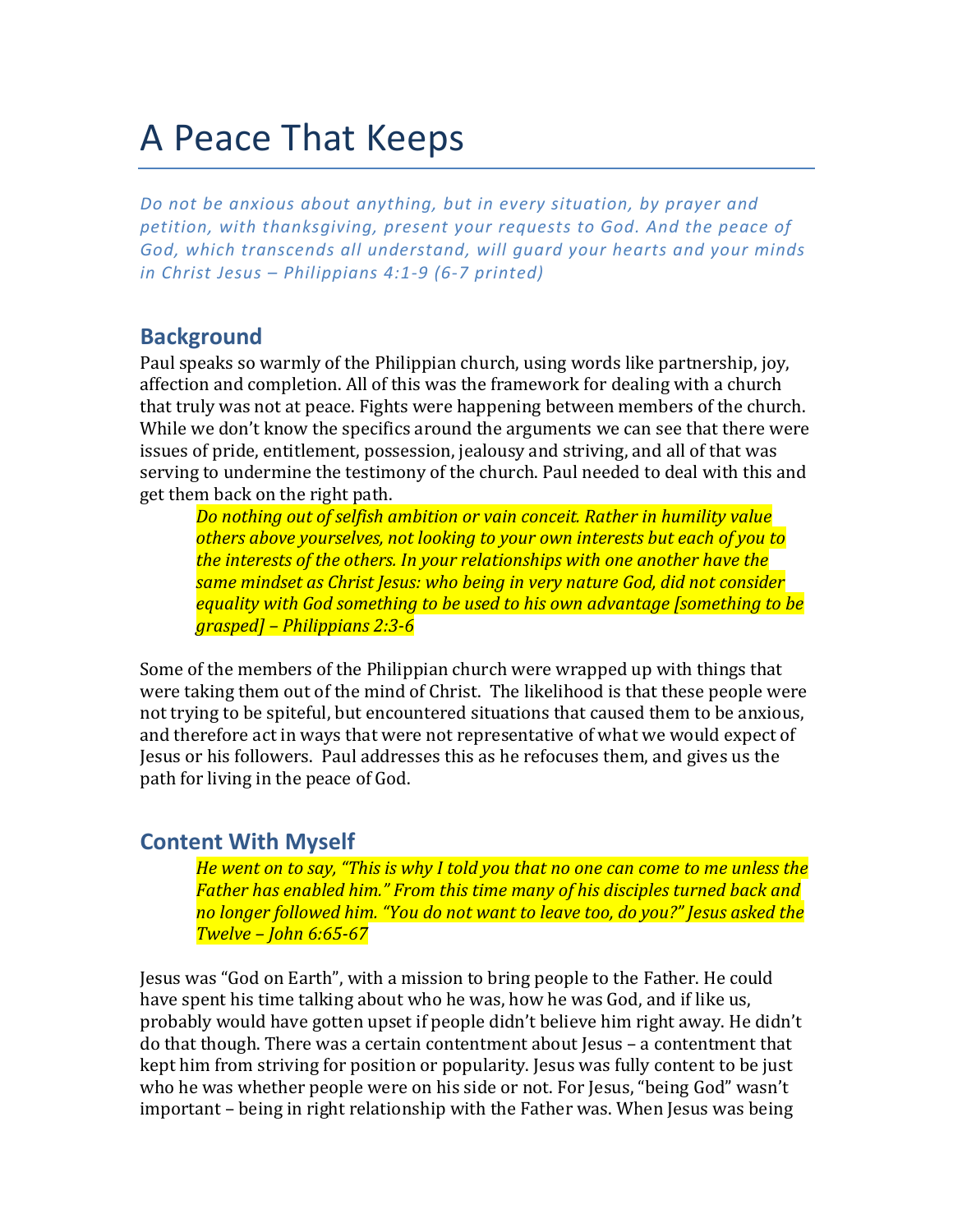challenged by Pharisees and scribes, or even by his own disciples, Jesus wasn't swayed, because he knew where his peace came from.

*Jesus knew that the Father had put all things under his power, and that he had come from God and was returning to God, so he got up from the meal, took off his outer clothing and wrapped a towel around his waist. After that he poured water into a basin and began to wash his disciples feet, drying them with the towel that was wrapped around him. – John 13:3-5*

Jesus did what was the job of the lowest person in the room and had no issues with his manhood, his position, his status doing it. Because his peace, his contentment came from knowing who God was, who he was, and who he was in God, none of the external things mattered, allowing him to do what no one else would be willing to do. Mother Teresa said, "If we have no peace, it is because we have forgotten that we belong to each other." Jesus knew to whom he belonged

Paul was addressing members of the Philippian church that did not have this contentment. The peace they sought was based in external things – jobs, activities, recognition, position, etc. When peace is based on these things, it implodes under the pressure and becomes immobilized, because these things were never designed to give lasting peace. Fulfillment, yes, but peace? No. Lasting peace only comes in knowing God and who we are in him.

# **Peace and QUIET!**

When we think of peace, it is often associated with words like

- tranquility
- silence
- stillness

We picture peace the way it is described in Psalm 1:

*That person is like a tree planted by streams of water, which yields its fruit in its season and whose leaf does not wither. Whatever they do prospers – Psalm 1:3*

That is such a desirable picture, and something that we can all aspire to. How we get there, however can be a different story. Bill Cosby says, "parents are not really interested in justice. They want peace and quiet." (*Bill Cosby, Fatherhood).* In other words, we will get peace by any means necessary.

#### **Peace by War**

Think back over history, how many wars were fought over *eliminating the threat to our security*. Because a nation, a group, a person represents anxiety for me, I will do what I can to bring peace, even if it is accomplished through violence. The wars are not only external – we fight within ourselves to achieve some level of peace:

*What causes fights and quarrels among you? Don't they come from your desires that battle within you? You desire to have, so you kill. You covet but you cannot get what you want so you quarrel and fight. You do not have because you do*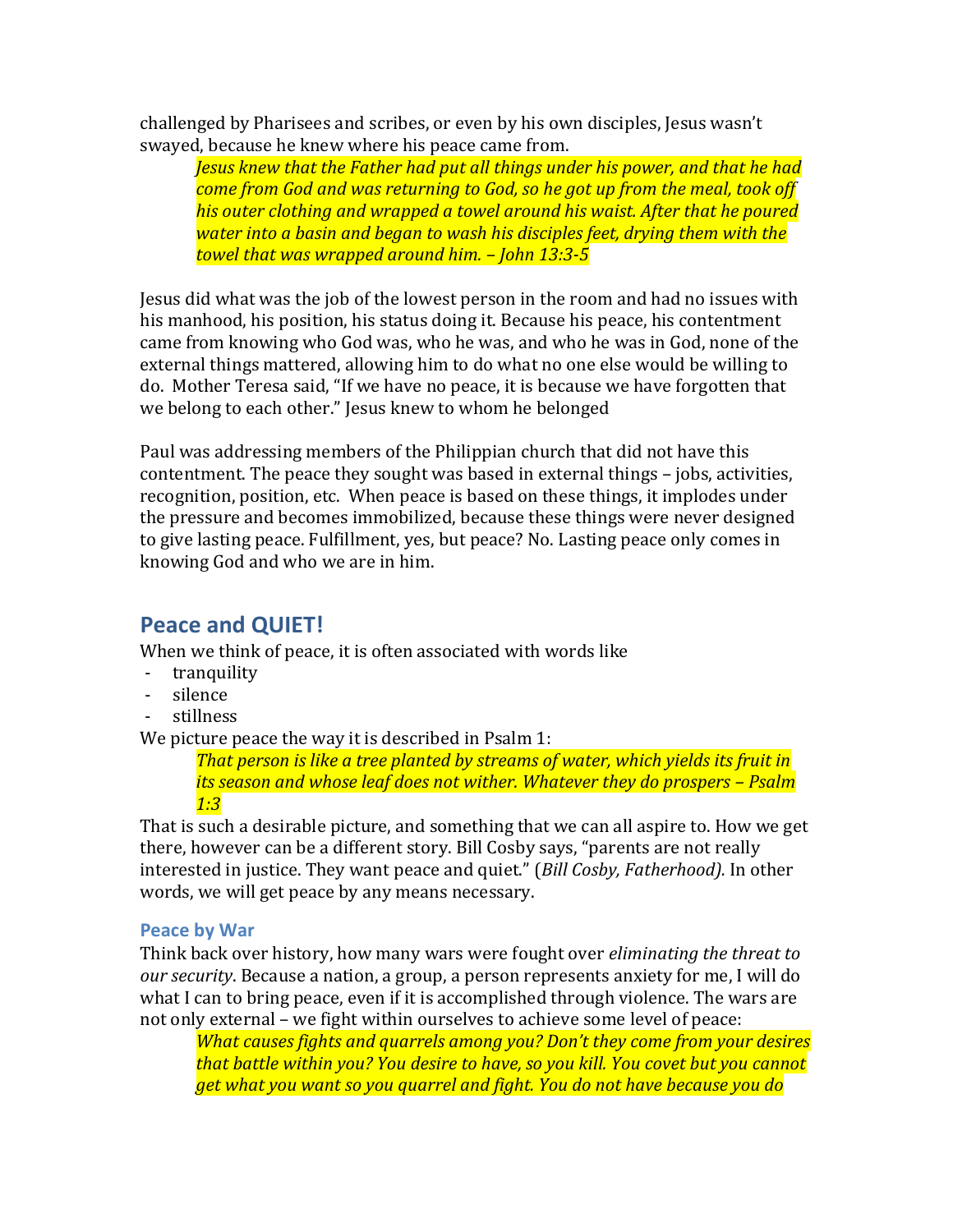*not ask God. When you do ask you do not receive, because you ask with wrong motives, that you may spend what you get on your pleasures – James 4:1-3*

On Black Friday, people don't go out with the plan to kill or injure others, but year after year it happens. Similarly, we don't intend to hurt others or ourselves, but if we are not conscious of our internal battles and what we will do in order to gain what we think is peace, we will repeat cycles of hurt and abuse

#### **Peace by Avoidance**

*They left that place and passed through Galilee. Jesus did not want anyone to know where they were because he was teaching his disciples. He said to them, "The Son of Man is going to be delivered into the hands of men. They will kill him, and after three days he will rise." But they did not understand what he meant and were afraid to ask him about it. They came to Capernaum. When he was in the house, he asked them, "What were you arguing about on the road?" But they kept quiet [KJV: Held their peace] because on the way they had argued about who was the greatest. – Mark 9:30-34*

The disciples were ok with fighting among themselves, but when confronted by Jesus, they felt that avoidance would bring peace to the situation. In sales during the close process, there is a teaching that the first person who speaks loses. For the disciples, as long as they avoided the question they would maintain peace, at least in their mind. Jesus, however saw it differently, and continued to engage them in the conflict.

*Do not suppose that I have come to bring peace to the earth. I did not come to bring peace, but a sword – Matthew 10:34*

Jesus continued to engage the disciples because he knew **what they had externally was not what they had internally**. As long as they continued like that, even though externally things looked fine, there was to be no real peace. This is why Jesus could make statements like he did in Matthew. He was not looking to bring "peace and quiet". He wanted to institute lasting and true peace, which sometimes only comes through interrupting the false peace we portray.

### **True Peace**

Earlier we looked at popular views of peace – tranquility, quiet, stillness. Peace is all of that for sure, but it is even more. The definition of peace includes:

- **to be complete**
- **be sound / healthy**
- **be restored**
- **to compensate or be compensated for**

*Do not be anxious about anything, but in every situation by prayer and petition with thanksgiving present your requests to God – Philippians 4:6*